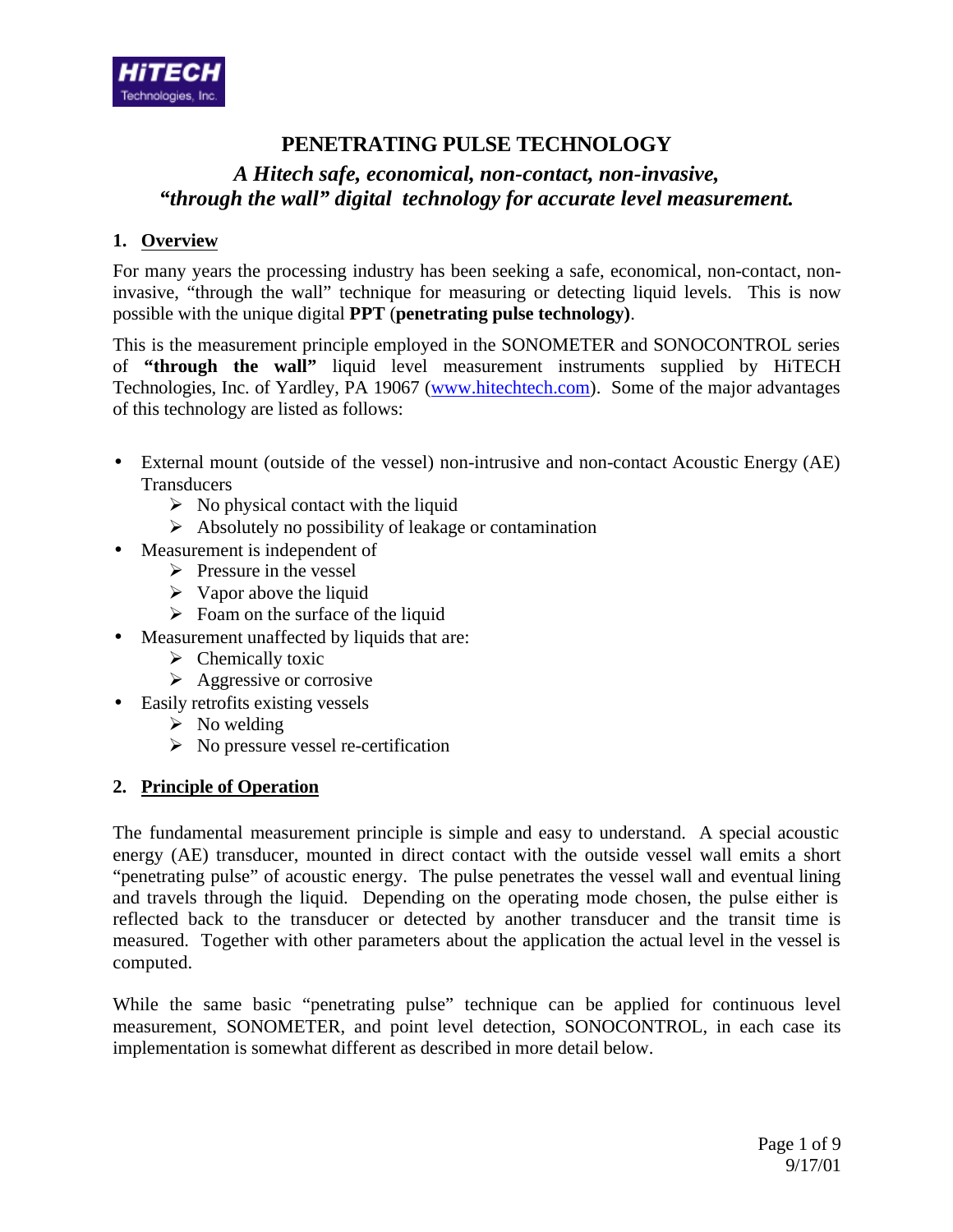

# **A. Continuous Level Measurement**

A special acoustic energy (AE) transducer, mounted in direct contact with the outside vessel wall emits a short "penetrating pulse" of acoustic energy. This pulse is transmitted "through the vessel wall" of the bottom of the vessel into the liquid. The pulse is then reflected back to the transducer from the liquid/air or liquid/liquid interface.

From the time required for the pulse to travel to the liquid surface and back, the actual level is computed. The computation is based on a sophisticated algorithm built into the instrument. It combines the pulse transit time with other parameters, such as process temperature, material characteristics, wall thickness, vessel shape, etc., to accurately calculate the liquid level.



A graphic representation of the pulse vs. time is shown below.



A part of the transmitted pulse causes multiple reflections from the inside wall of the vessel. The transducer detects these reflections as early echo. These wall echoes are an interference that must be eliminated, as they obscure the level reflection. This is achieved through the application of a "dead time" during which any echo is ignored. This means that levels cannot be measured all the way down to zero level.

A mean (average) of the measured transmission times is calculated. A tolerance band "window" (expected range) is placed around the calculated transmission time mean. Only measured values inside the expected range are included in the calculation of further mean values.

From the calculated mean transmission time, the level in is calculated in engineering units (millimeters) on the basis of the speed of sound. As the speed of sound depends on the kind of liquid, concentration and temperature, a sound velocity speed correction can be programmed for a specific liquid or a temperature compensation may be required if the operating temperature changes substantially.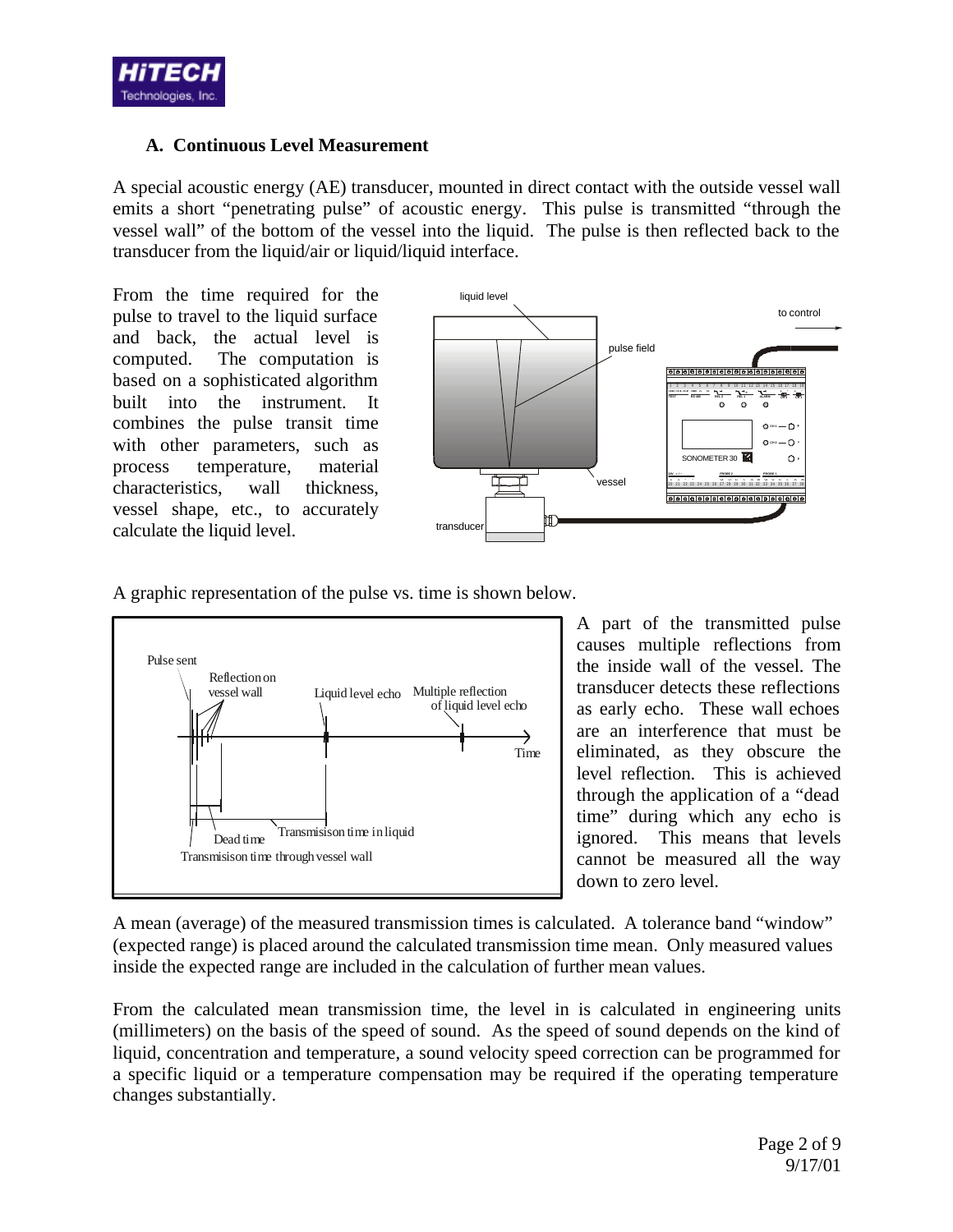

### *Compensation with integrated temperature sensor*

If the vessel always contains the same liquid, changes of the speed of sound due to temperature can be eliminated by a first approximation. This can be done with transducers having an integral temperature sensor. However, inaccurate measured data are still possible because of the layers of different temperature in the liquid.

#### *Compensation with reference measurement*

If the vessel is filled with another liquid, the concentration or chemical composition of the liquid changes, and the acoustic transmission characteristics may change also. In applications of this type, the second measuring channel of a dual channel SONOMETER is used to monitor the acoustic characteristics of the liquid as reference measurement. This measurement is used with the first channel to calculate the actual level. The transducer in the second channel must be mounted to ensure that the sound signal travels horizontally through the vessel.



### *Engineering unit conversion*

Percentage level is the basis for all subsequent calculations and outputs. To convert the liquid level from percentage to volume the vessel shape and its actual dimensions are required. At setup, these are programmed into the SONOMETER. This results in the output being scaled in preferred units of measure, such as gallons, cubic feet, etc..

### *Time response of measurement*

The response time of the instrument can be adjusted by programming the time intervals in which the output results are updated. This will impact all the measured values; the local display panel, the current outputs and the switching signals.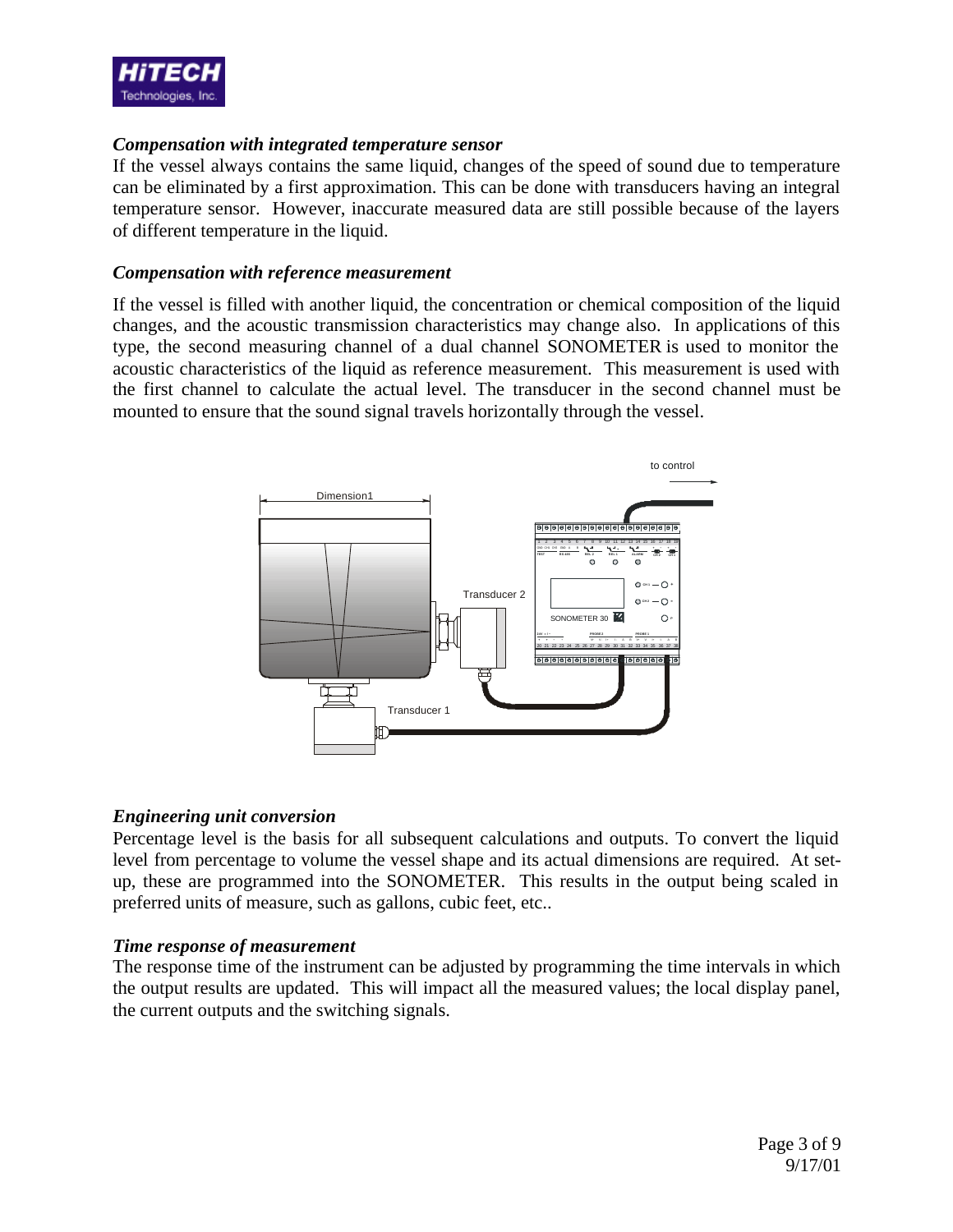

# **B. Point Level Detection**

In point level, as in continuous level, a special acoustic energy (AE) transducer, mounted in direct contact with the outside vessel wall is used to emit a short "penetrating pulse" of acoustic energy. The pulse penetrates the wall of the vessel, enters and propagates in the liquid, however, depending on the particular measuring mode being employed, the reflected pulse may be received as an echo by the same transducer, or can be detected by a separate transducer mounted on the other side of the vessel.

After triggering, the received pulses are referenced to a time window (gate) and the result is output. A micro-controller takes over all control functions.

Implemented in the controller software is point level algorithm together with a pre-set threshold value. This effectively suppresses all faults. Besides, intolerable jitter of the switched output can be prevented by a programmable time integration function.

The controller supports several operating modes:

- Pulse-echo mode with one sensor
- Pulse-echo mode with two sensors
- Pulse transmission with two sensors
- Dying out pulse with one sensor

These measuring methods are described below, with reference to typical applications.

# Pulse-echo method with lateral transducer attachment

The transducer is attached laterally, at the height of the level switch point, on the outside of the vessel. It sends a brief pulse through the wall of the vessel. If the vessel is filled with liquid to the specified level, the pulse travels through the liquid and is reflected by the opposite wall of the



vessel and the transducer receives the reflected echo. If no liquid is present at this level, there is no echo. The presence or absence of echo at the expected point is evaluated by the link-up with the time window (gate) and the instrument outputs the corresponding signal.

Applications

- Vessels whose walls are parallel with each other, or pipes (reflection at the rear wall) Metal, glass: approx. 8" to max. 66 feet. Plastic material: approx. 2" to max. 66 feet
- No agitator or internal fittings at height of level detection point
- Pure (low-absorbing) liquids, free of bubbles and solids particles
- Ice level monitoring in ice silos of flake ice makers in refrigeration systems
- Detection of chemical reactions such as crystallization or polymerization
- Pig detection in pipelines carrying liquids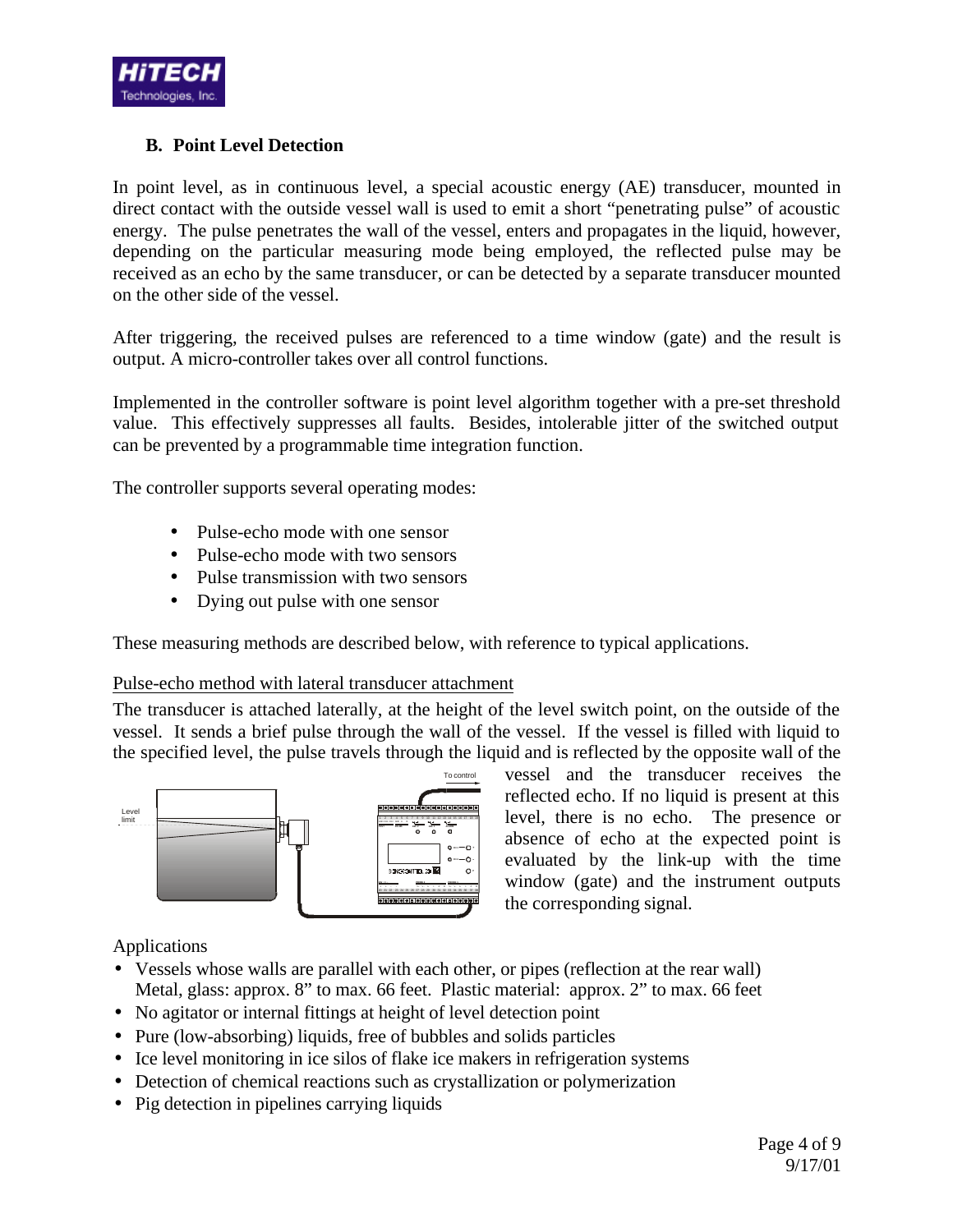

# Pulse-echo method with vertical sensor attachment

The transducer is attached externally on the underside of the vessel so that the pulse is directed vertically upward (max 2-3° off the vertical line are tolerated). The pulse is reflected at the surface of the liquid and returns to the sensor. The gate setting is now conveniently used to set the monitored filling level. The temperature drift of the velocity of acoustic transmission and the time needed for the pulse to return as echo must be taken into consideration.

Applications

- Cost-effective substitute for continuous level
- Vessels with height from approx. 2" to 66 feet
- No agitator or internal fittings in pulse path
- Liquids, free of bubbles and solids



### Pulse transmission

For pulse transmission, two transducers are attached externally to the side of the vessel at opposite locations. One functions as the transmitter sending out penetrating pulses; the other transducer is the receiver detecting the pulse delayed by the time needed in transmission. This method requires a dual channel SONOCONTROL.

Level limit

Receiver **Receiver** Transmitter

Applications

- Sound-absorbing liquids
- Level in pipes (special angle adapters)
- Vessels of up to 66 feet diameter

# Dying down

Dying down involves the evaluation of the decay of the sensor after emitting the ultrasonic pulse and the subsequent reflections in the vessel wall. The sensor is attached externally to the side of



the vessel on the same level as the liquid limit.

**24V = / ~ PROBE 2 PROBE 1**

**TEST REL 2 REL 1 ALARM**

**CH 1 +**

To control

If no liquid is present at this level, the metal wall is not attenuated and vibrates for a long time under the impact of the ultrasonic pulse. If liquid is present at this level, this vibration is eliminated.

# Applications

- Metal vessels with a diameter of more than 8" and wall thickness of 0.08" to 0.8"
- Sound-absorbing liquids (e.g. with gas bubbles, contaminants such as solid particles)
- The liquid must not leave any residue on the wall of the vessel.
- No reflecting wall or internal fittings in the vessel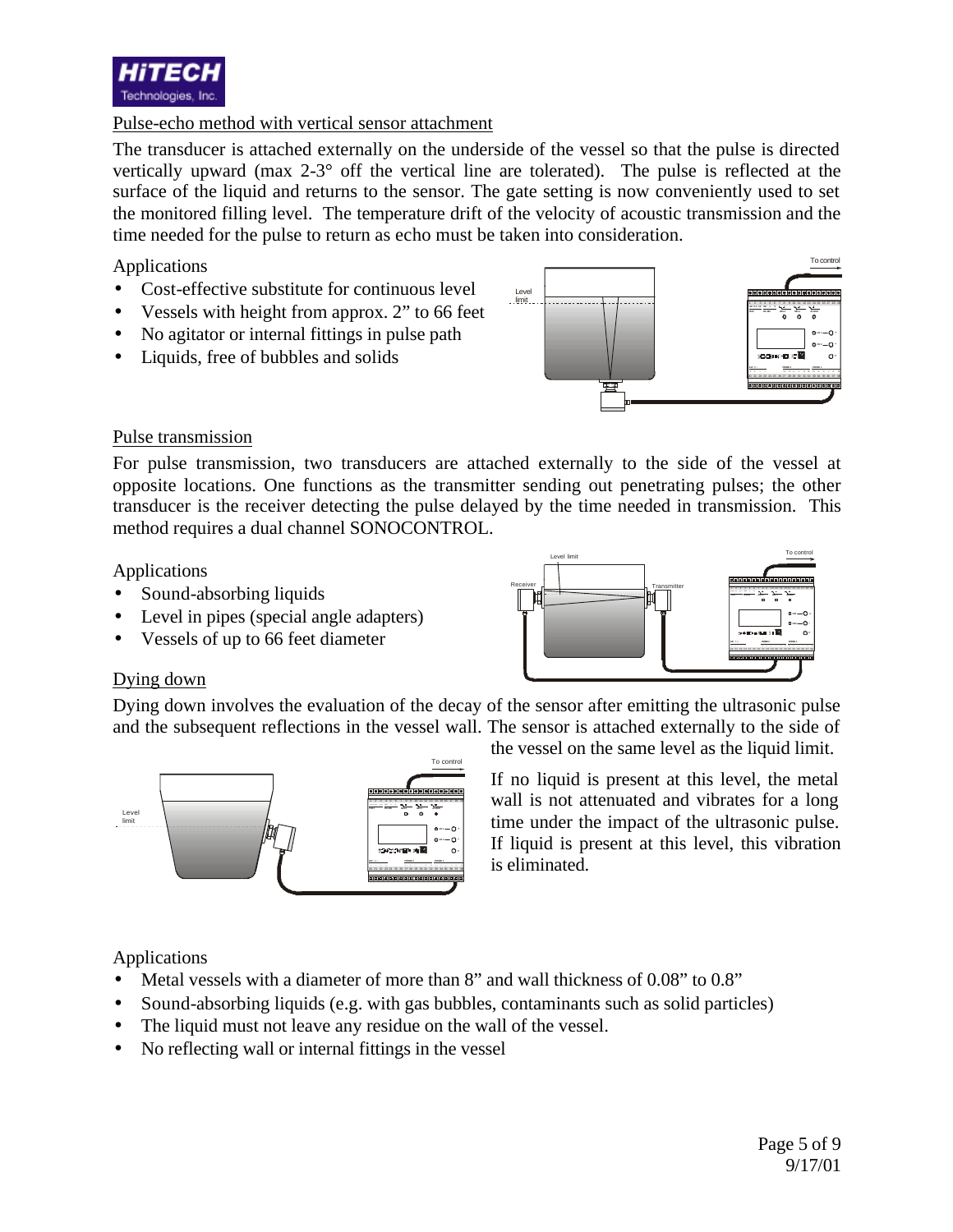

# **C. Acoustic Energy (AE) Transducers**

One major breakthrough that has enabled the successful application of the penetrating pulse technology to liquid level measurement was the development and design of the AE series of Acoustic Energy transducers.

Transducer selection is dependent upon a number of factors including:

- the geometrical shape of the vessel
- the material of which the vessel is made
- the nature of the monitored liquid

Along with these proprietary transducers, the appropriate mounting configuration and acoustic coupling between the transducer and vessel wall are critical to accurate level measurement. Therefore the following points should be observed when mounting a transducer.

- 1. Mounting surface where the transducer is attached must be extremely plane and smooth.
- 2. Paint or surface treatment are detrimental and should be removed from the mounting face.
- 3. Mounting surface must be flat and free of peaks, to avoid transducer damage at installation.
- 4. Use only the factory supplied acoustic mounting compound between transducer and vessel.
- 5. Attachment surface unevenness can be somewhat compensated by the mounting compound.

Because there are numerous application considerations required to select the most appropriate transducer and mounting configuration, we strongly recommend that you discuss your specific application in detail with one of our application engineers, who are trained in penetrating pulse technology and can make the correct recommendation for your specific application.

# **3. Startup**

Until recently an oscilloscope was required for the initial installation, start-up and programming.

However, with the introduction of the new SONSHELL software, installation and start-up of penetrating pulse technology systems have been greatly simplified due to the built-in oscilloscope function in the new SONSHELL software and the need for an



additional oscilloscope has been eliminated.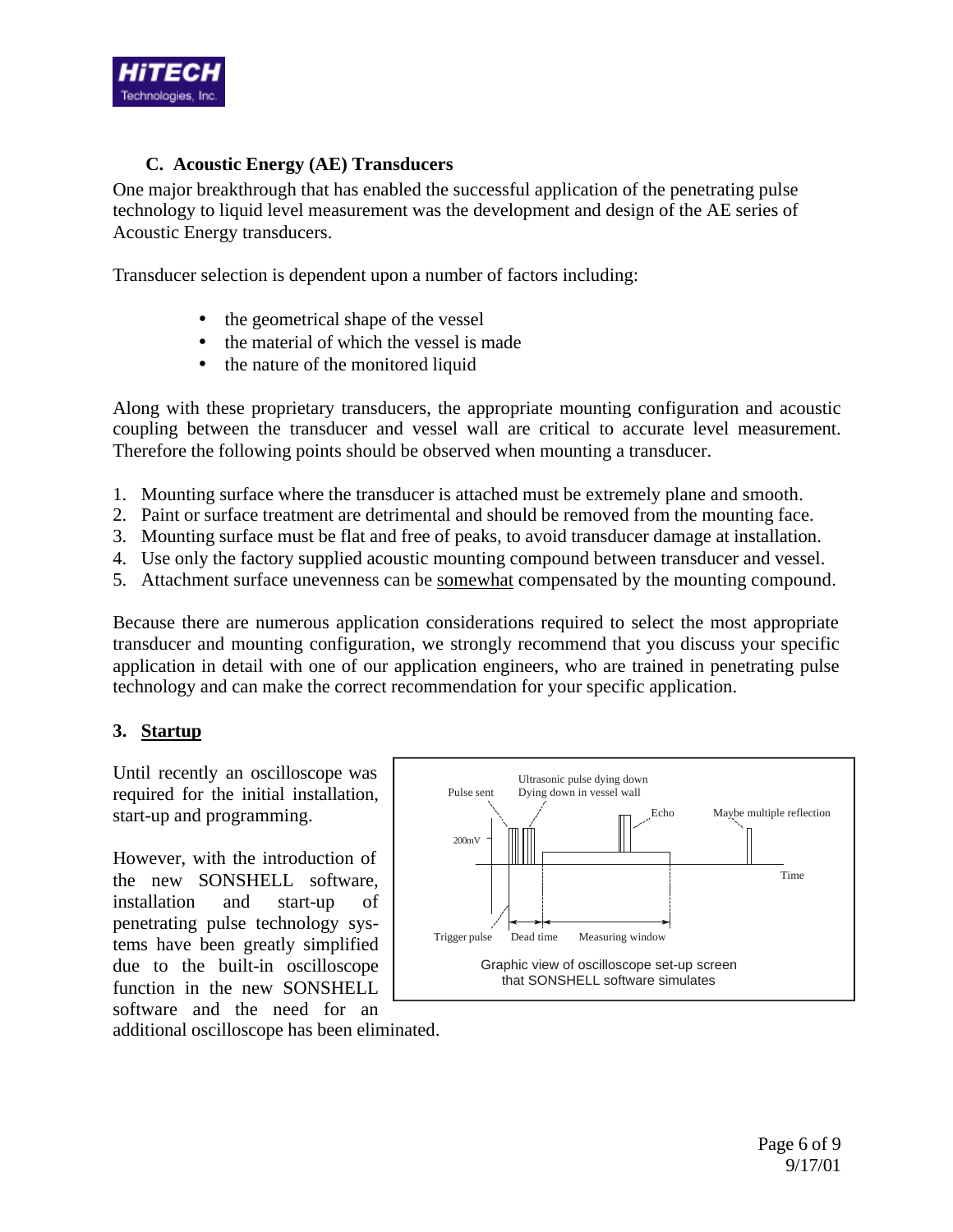| $\frac{\mathsf{SM}}{\mathsf{30}}$ Eile SONOMETER | SONOSHELL - SONOTEC service software - [SM30/31-1, Address: 1]<br>Options Window Help |                  |                         | -IBIX<br><u> - [리 × </u> |  |
|--------------------------------------------------|---------------------------------------------------------------------------------------|------------------|-------------------------|--------------------------|--|
| <b>TCG</b>                                       |                                                                                       | Vessel shape     | Temperature compensatic |                          |  |
| Specifications                                   | Basic settings 1                                                                      | Basic settings 2 | Switched outputs        | Curre                    |  |
| Energy:<br>Gain:                                 | Dead time:<br>0.001                                                                   |                  | 20                      | 0                        |  |
| 67<br>9                                          | Measuring<br>window:<br>0.001                                                         |                  |                         |                          |  |
|                                                  | Expected range:                                                                       | 6.2%             | Noise suppression:      | 10.5s                    |  |
|                                                  | Speed of sound:                                                                       | 1483<br>m/s      | Wall time: -            | 2                        |  |
| SONOMETER connected                              |                                                                                       |                  |                         |                          |  |
| Alarm: $\bigcirc$                                | Rel 1: $\bigcirc$ Rel 2: $\bigcirc$ CH 1: $\bigcirc$ Level: 0.147 m                   |                  |                         | Warnin                   |  |

**HITECH**<br>Technologies, Inc.

| X SONOSHELL - SONOTEC service software - [SM30/31-1, Address: 1]                                                                       | <u> - 미지</u>                                         |  |  |  |  |
|----------------------------------------------------------------------------------------------------------------------------------------|------------------------------------------------------|--|--|--|--|
| $\frac{SM}{30}$<br>SONOMETER<br>Options Window Help<br>File                                                                            | <u>니라지</u>                                           |  |  |  |  |
| <b>TCG</b><br>Vessel shape<br>Basic settings 1<br>Specifications<br>Basic settings 2                                                   | Temperature compensatic<br>Switched outputs<br>Curre |  |  |  |  |
| Echo scan<br>Start scan<br>$\,>>\,$<br><<<br>$\geq$<br>$\leq$                                                                          | 0<br>$\vert x \vert$                                 |  |  |  |  |
|                                                                                                                                        | $\overline{0.30}$<br>30                              |  |  |  |  |
| $0.000$ ms<br>0.256 ms<br>$0.512$ ms<br>Cursor:<br>Reference<br>$Zoom +$<br>Zoom -                                                     | 0.5s <br>pression:                                   |  |  |  |  |
|                                                                                                                                        |                                                      |  |  |  |  |
| $0.000$ ms<br>$0.512$ ms                                                                                                               |                                                      |  |  |  |  |
| 1483<br>Speed of sound:<br>m/s<br>$\sim$<br><b>Common</b>                                                                              | $\overline{2}$<br>Wall time: -<br>$\mu$              |  |  |  |  |
| SONOMETER connected                                                                                                                    |                                                      |  |  |  |  |
| $\parallel$ Alarm: $\cap$ $\parallel$ Rel 1: $\cap$ $\parallel$ Rel 2: $\cap$ $\parallel$ CH 1: $\cap$ $\parallel$ Level: $\,$ 0.147 m |                                                      |  |  |  |  |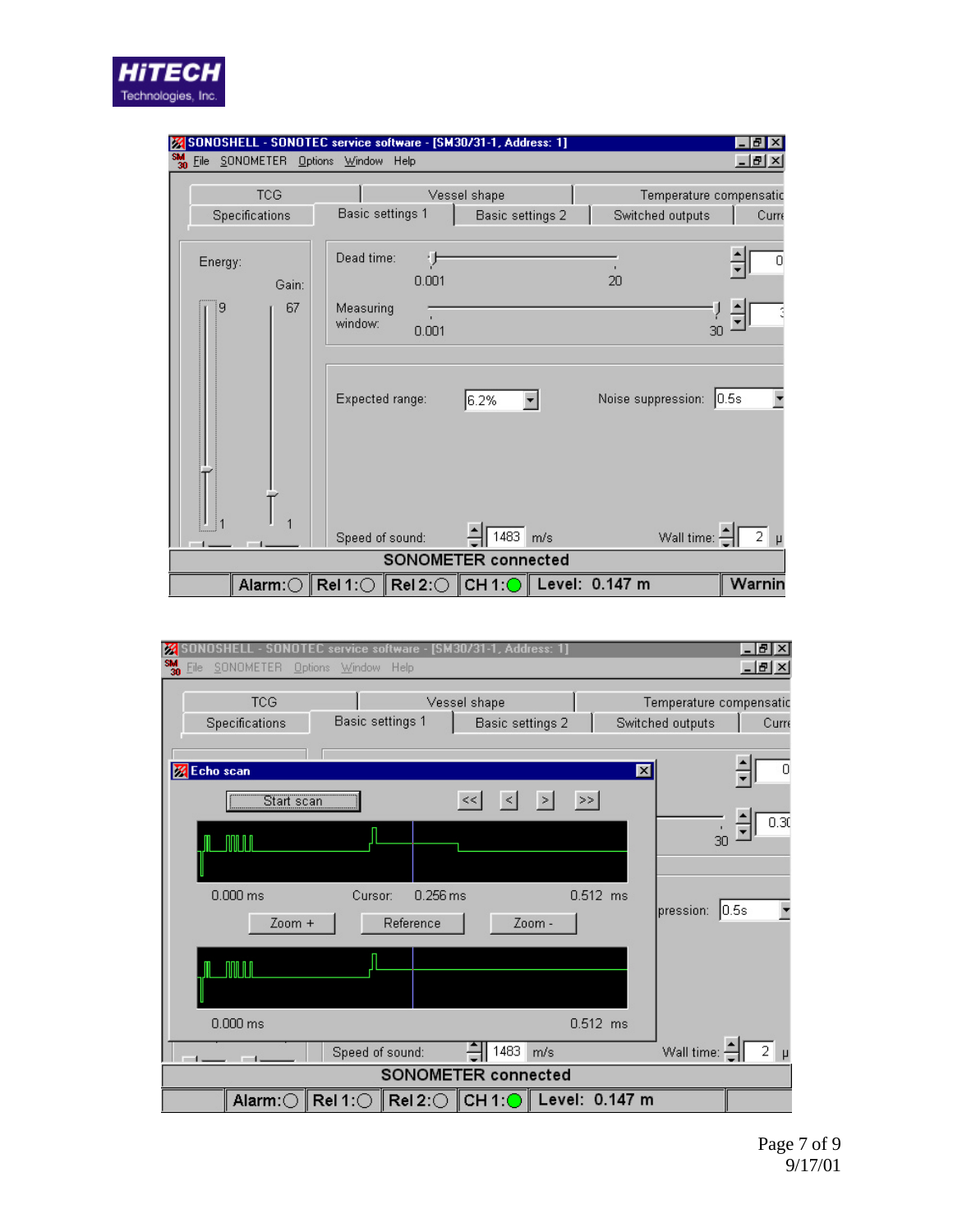



The new SONSHELL software operates under Windows 95, 98 and 2000 and now only a notebook computer is required for programming up to 99 parameters and start-up.

### **4. Conclusion**

Although there are numerous factors involved in properly applying this technology, the ability to measure liquid level:

- $\triangleright$  without physically penetrating the vessel
- $\triangleright$  without contaminating the liquid
- $\triangleright$  without sensor wear or maintenance
- $\triangleright$  without concern for pressure in the vessel,
- $\triangleright$  without concern for vapors above the liquid
- $\triangleright$  without concern for foam on the liquid surface
- $\triangleright$  without concern for the toxicity or aggressive nature of the liquid
- $\triangleright$  without limitations for wall thickness below 2" (51 mm)

are rapidly making penetrating pulse technology a very desirable level measurement alternative, particularly in the Biotech, Chemical, Food & Beverage, Liquefied Gas, Oil Pipeline and Pharmaceutical industries. A major chemical manufacturer recommends its manufacturing facilities to replace existing nuclear and radar level systems with the Sonometer and Sonocontrol level systems to completely eliminate the possibility of leakage as well as bureaucratic nightmares with licensing and wipe tests, etc.